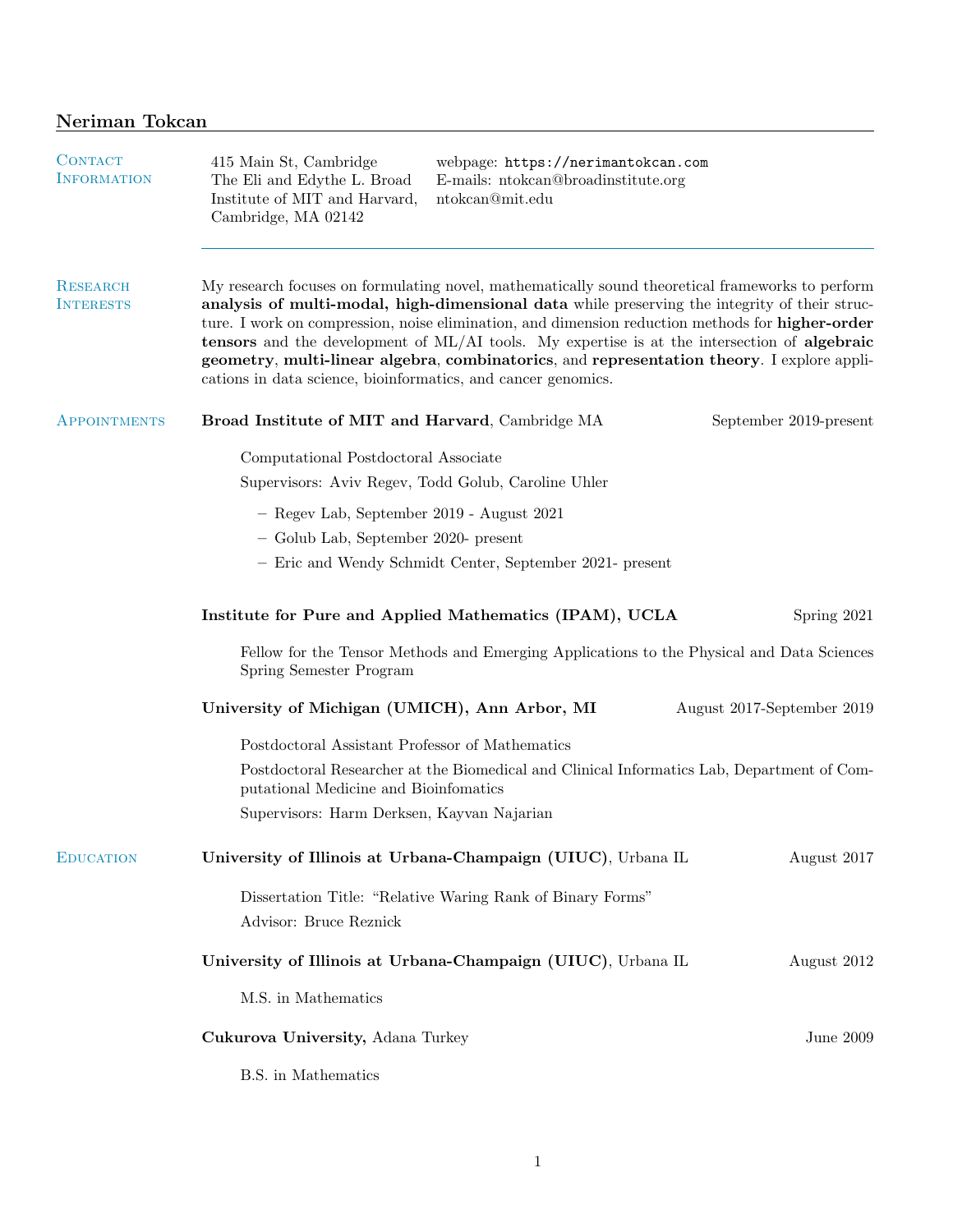| <b>PUBLICATIONS</b>               | 1. T. Biancalani, G. Scalia, L. Buffoni, R. Avasthi, Z. Lu, A. Sanger, N. Tokcan, C. R. Van-<br>derburg, A. Segerstolpe, M. Zhang, I. Avraham-Davidi, S. Vickovic, M. Nitzan, S. Ma, J.<br>Buenrostro, N. B. Brown, D. Fanelli, X. Zhuang, E. Z. Macosko and A. Regev, <i>Deep learning</i><br>and alignment of spatially-resolved whole transcriptomes of single cells in the mouse brain with<br>Tangram, Nature Methods (2021), https://doi.org/10.1038/s41592-021-01264-7. |  |  |  |
|-----------------------------------|--------------------------------------------------------------------------------------------------------------------------------------------------------------------------------------------------------------------------------------------------------------------------------------------------------------------------------------------------------------------------------------------------------------------------------------------------------------------------------|--|--|--|
|                                   | 2. L. Hernandez, R. Kim, N. Tokcan, H. Derksen, B.E. Biesterveld, A. Croteau, A. M. Williams,<br>M. Mathis, K. Najarian, and J. Gryak, Multimodal Tensor-Based Method for Integrative and<br>Continuous Patient Monitoring During Postoperative Cardiac Care, Artificial Intelligence in<br>Medicine 113 (2021), 102032, https://doi.org/10.1016/j.artmed.2021.102032.                                                                                                         |  |  |  |
|                                   | 3. N. Tokcan, J. Gryak, K. Najarian, and H. Derksen, Algebraic Methods for Tensor Data, SIAM<br>Journal on Applied Algebra and Geometry, 5 (2021), no.1, 1-27, https://epubs.siam.org/<br>doi/10.1137/19M1272494.                                                                                                                                                                                                                                                              |  |  |  |
|                                   | 4. C. Monical, N. Tokcan, A. Yong, Newton polytopes in algebraic combinatorics, Selecta Mathe-<br>matica (N.S.) 25 (2019), no. 5, https://doi.org/10.1007/s00029-019-0513-8.                                                                                                                                                                                                                                                                                                   |  |  |  |
|                                   | 5. B. Reznick and N. Tokcan, <i>Binary forms with three different relative ranks</i> , <i>Proceedings of the</i><br>American Mathematical Society 145 (2017), 5169-5177, https://doi.org/10.1090/proc/<br>13666.                                                                                                                                                                                                                                                               |  |  |  |
|                                   | 6. N. Tokcan, On the Waring rank of binary forms, Linear Algebra and Its Applications 524<br>$(2017), 250-262,$ https://doi.org/10.1016/j.laa.2017.03.007.                                                                                                                                                                                                                                                                                                                     |  |  |  |
|                                   | 7. R. Mancuso, R. Pellizzoni, N. Tokcan, M. Caccamo, WCET Derivation Under Single Core<br>Equivalence With Explicit Memory Budget Assignment, Proceedings of the 29th Euromicro<br>Conference on Real-Time Systems (ECRTS 2017), Dubrovnik, Croatia, pp. 3:1-3:23,<br>https://doi.org/10.4230/LIPIcs.ECRTS.2017.3                                                                                                                                                              |  |  |  |
|                                   | 8. Relative Waring Rank of Binary Forms, Ph.D. thesis, available online at<br>https://www.ideals.illinois.edu/handle/2142/98327.                                                                                                                                                                                                                                                                                                                                               |  |  |  |
| <b>PATENTS</b>                    | Tensor Amplification-Based Data Processing<br>Status: Pending<br>Filed: February 05, 2020                                                                                                                                                                                                                                                                                                                                                                                      |  |  |  |
|                                   | Inventors: Harm Derksen, Neriman Tokcan, Kayvan Najarian, Jonathan Gryak                                                                                                                                                                                                                                                                                                                                                                                                       |  |  |  |
| <b>GRANTS</b>                     | Michigan Precision Health Scholars Award, 2018-2020<br>University of Michigan, Ann Arbor                                                                                                                                                                                                                                                                                                                                                                                       |  |  |  |
|                                   | Project: A Novel Tensor Similarity Score for the Classification of Cardiac Index<br>Funding: USD 240,000<br>Role: PI<br>Award Nr.: U063159                                                                                                                                                                                                                                                                                                                                     |  |  |  |
|                                   |                                                                                                                                                                                                                                                                                                                                                                                                                                                                                |  |  |  |
| HONORS,<br>FELLOWSHIPS,<br>AWARDS | Fellowship at the Institute for Pure and Applied Mathematics, UCLA (March-June 2021)<br>-Program on Tensor Methods and Emerging Applications to the Physical and Data Sciences                                                                                                                                                                                                                                                                                                 |  |  |  |
|                                   | Irving Reiner Memorial Award in Algebra, UIUC, 2017                                                                                                                                                                                                                                                                                                                                                                                                                            |  |  |  |
|                                   | Campus Research Board Award, UIUC, Spring 2017                                                                                                                                                                                                                                                                                                                                                                                                                                 |  |  |  |
|                                   | AMS Graduate Student Travel Grant to the Joint Mathematics Meetings, 2016                                                                                                                                                                                                                                                                                                                                                                                                      |  |  |  |
|                                   | Nominated for Departmental TA Instructional Award, UIUC, Fall 2016                                                                                                                                                                                                                                                                                                                                                                                                             |  |  |  |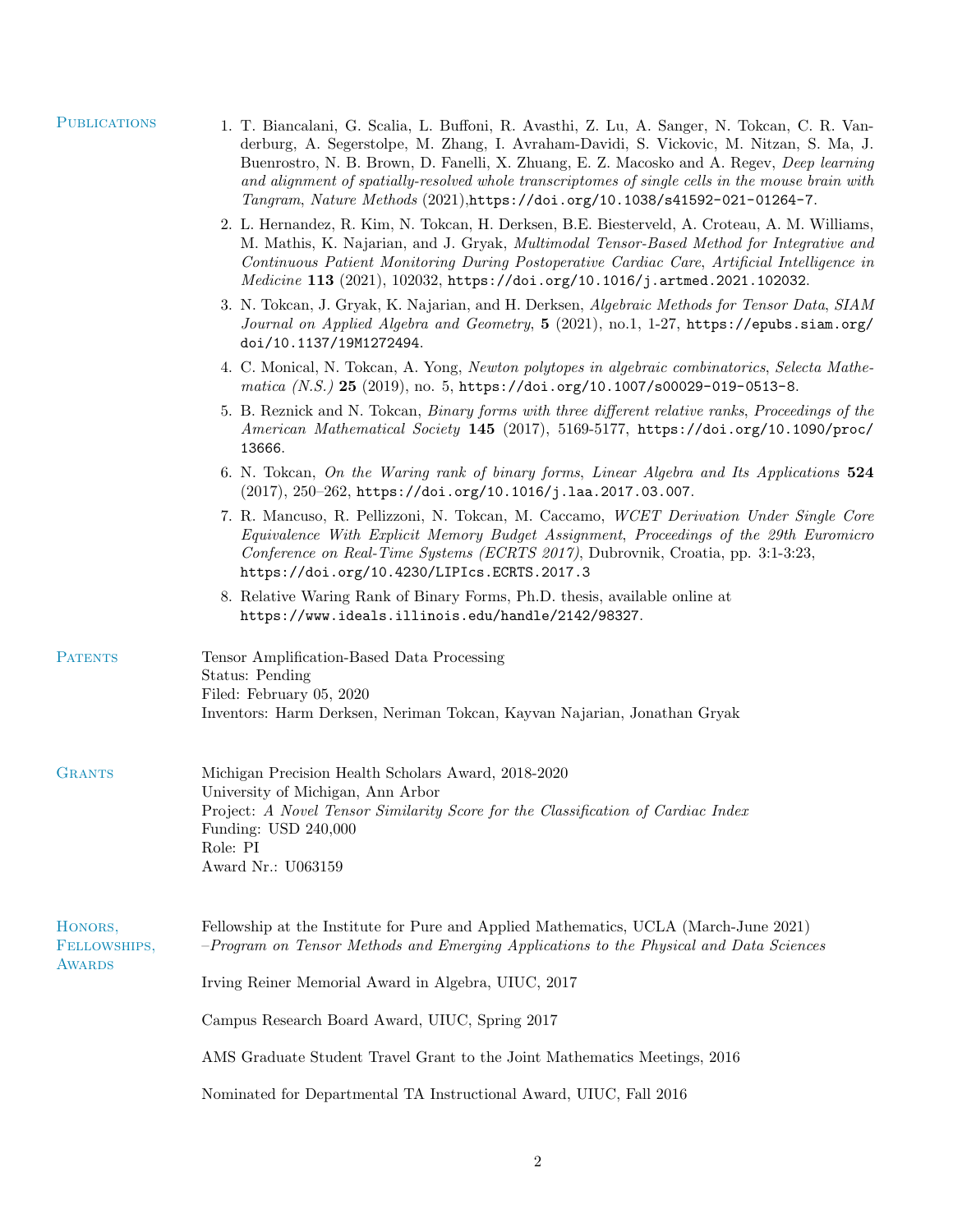|                                                                      | Finalist for Departmental TA Instructional Award, UIUC, Fall 2015                                                                                                                                       |
|----------------------------------------------------------------------|---------------------------------------------------------------------------------------------------------------------------------------------------------------------------------------------------------|
|                                                                      | List of Teachers Ranked as Excellent by students, UIUC, Fall 2014, Spring 2015, Summer 2015, Fall<br>2015, Spring 2016(with outstanding rating)                                                         |
|                                                                      | Doctoral fellowship, Council of Higher Education of Turkey, 2011                                                                                                                                        |
|                                                                      | Doctoral fellowship, Republic of Turkey Ministry of National Education, 2011-2017                                                                                                                       |
|                                                                      | Doctoral fellowship, Scientific and Technological Research Council of Turkey (TUBITAK), 2009                                                                                                            |
|                                                                      | Ranked first among the Department of Mathematics graduates, Cukurova University, 2009                                                                                                                   |
|                                                                      | Ranked first among the College of Sciences and Letters graduates, Cukurova University, 2009                                                                                                             |
|                                                                      | High Honor Award, Cukurova University, each semester 2006-2009                                                                                                                                          |
| <b>SELECTED</b><br>CONFERENCES,<br>SEMINARS,<br><b>PRESENTATIONS</b> | Broad Institute of MIT and Harvard, Cancer Program, October 2021<br>abstract title: Tensor-based frameworks for the analysis of tumor microenvironments                                                 |
|                                                                      | Topics in Algebra, Topology, Etc., Research Seminar, Boise State University, October 2021<br>abstract title: Tensor-based frameworks for multimodal data analysis                                       |
|                                                                      | SIAM Conference on Applied Algebraic Geometry, August 2021<br>abstract title: Algebraic Methods for Tensor Data                                                                                         |
|                                                                      | Institute for Advanced and Pure and Applied Mathematics, June 2021<br>abstract title: Kernelization of Tensor-Based Models                                                                              |
|                                                                      | University of Illinois at Urbana-Champaign, Teaching and Diversity Seminar, March 2021<br>panel title: Life After UIUC                                                                                  |
|                                                                      | Broad Institute, Cancer Data Science Platform, January 2021<br>abstract title: Tensor Methods for Cancer Genomics Data                                                                                  |
|                                                                      | U-M Precision Health Symposium, May 29, 2019<br>abstract title: Tensor Methods for Biomedical Data Analysis                                                                                             |
|                                                                      | Broad Institute of MIT and Harvard, Cambridge, MA, April 4, 2019<br>abstract title: Tensors for multi-dimensional data analysis                                                                         |
|                                                                      | Joint Mathematics and Computer Science Department Seminar, Boston University,<br>Boston, MA, March 24, 2019<br>abstract title: Tensor amplification and applications in multi-dimensional data analysis |
|                                                                      | International Conference and Polynomial and Tensor Optimization (ICPTO), Xiangtan University,<br>China, December 17-12, 2018<br>abstract title: Amplication of tensors and their decompositions         |
|                                                                      | AMS Joint Mathematics Meetings, Ann Arbor, October 20, 2018<br>abstract title: Tensor decomposition and applications in Computational Medicine                                                          |
|                                                                      | UMICH Michigan Institute for Clinical and Health Research (MICHR), October 18, 2018<br>abstract title: Tensor Analysis for Biomedical Data Processing                                                   |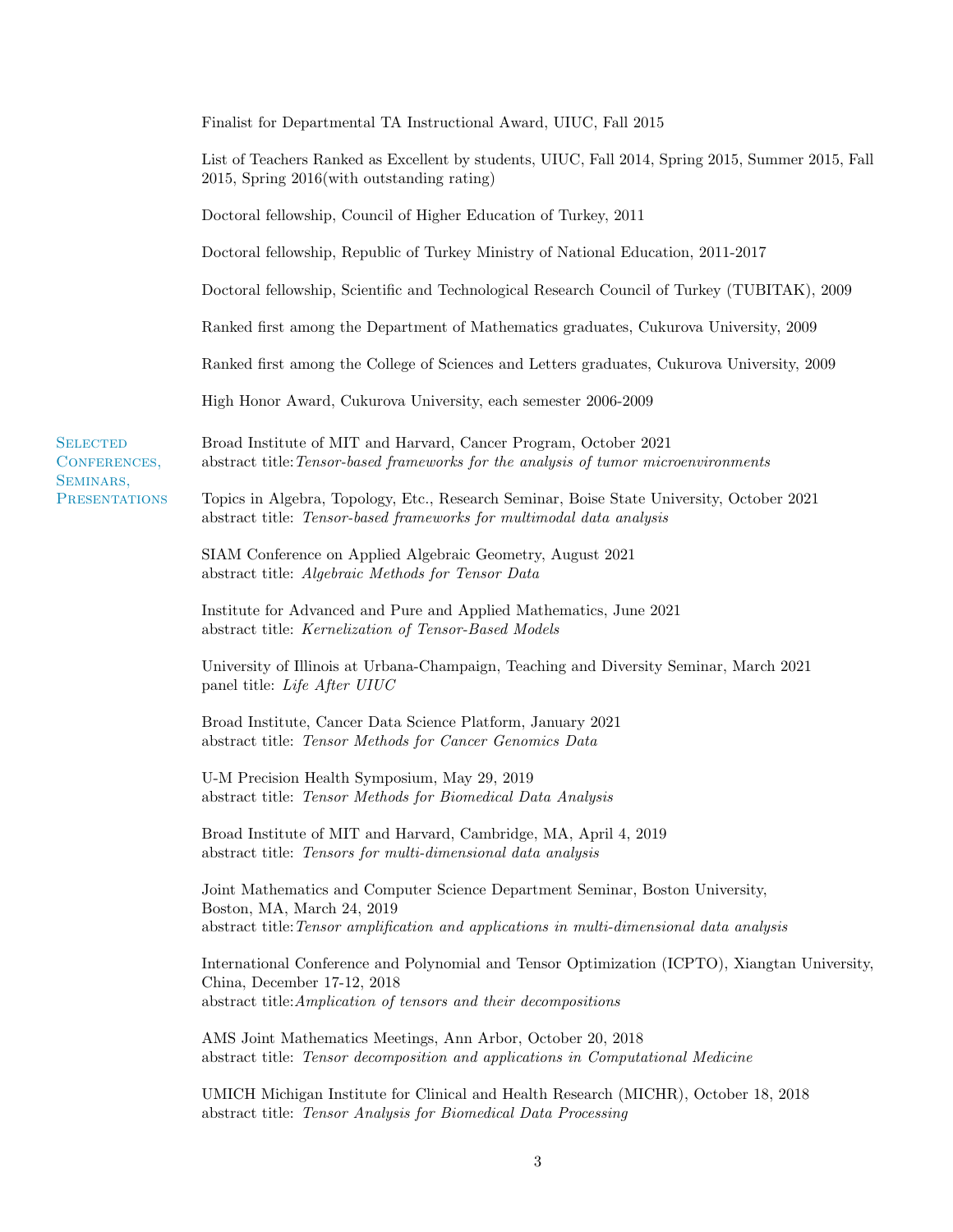|                                                                                                                                                         | Military Health System Research Symposium, Kissimmee, FL, August 20-23, 2018<br>poster title: A Novel Tensor Similarity Score for the Classification of Cardiac Index from ECG<br><b>Signals</b>                                                                                         |           |  |
|---------------------------------------------------------------------------------------------------------------------------------------------------------|------------------------------------------------------------------------------------------------------------------------------------------------------------------------------------------------------------------------------------------------------------------------------------------|-----------|--|
|                                                                                                                                                         | UMICH Biomedical and Clinical Informatics Lab, Department of Computational Medicine and<br>Bioinformatics, May 7, 2018<br>abstract title: Tensors for Data Analysis                                                                                                                      |           |  |
|                                                                                                                                                         | UMICH Combinatorics Seminar, Ann Arbor, April 6, 2018<br>abstract title : Newton Polytopes in Algebraic Combinatorics                                                                                                                                                                    |           |  |
|                                                                                                                                                         | UMICH Biomedical and Clinical Informatics Lab, Department of Computational Medicine and<br>Bioinformatics, Fall 2017<br>Series of talks on tensor decomposition and applications<br>Audience: Interdisciplinary audience composed of industry practitioners, clinicians and academicians |           |  |
| Midwest Algebraic Geometry Graduate Conference, University of Illinois at Chicago, April 22, 2017<br>abstract title : A Lower Bound for the Waring Rank |                                                                                                                                                                                                                                                                                          |           |  |
|                                                                                                                                                         | AMS Joint Mathematics Meetings, Atlanta, 2017<br>abstract title: Relative Ranks of Binary Forms<br>ALGECOM – Algebra, Geometry and Combinatorics Day, Purdue University, October 2016<br>poster title: Waring's problem for binary forms                                                 |           |  |
|                                                                                                                                                         |                                                                                                                                                                                                                                                                                          |           |  |
|                                                                                                                                                         | Summer School on Real Algebraic Geometry and Optimization, Georgia Tech University, July 2016<br>talk title: Binary Forms with Three Different Relative Ranks                                                                                                                            |           |  |
|                                                                                                                                                         | UIUC Women in Mathematics Seminar, May 2015<br>talk title: Length of Binary Forms                                                                                                                                                                                                        |           |  |
| <b>OTHER RESEARCH</b><br><b>EXPERIENCE</b>                                                                                                              | Research Assistant, Illinois Coordinated Science Laboratory, UIUC, Summer 2016<br>Supervisor: Negar Kiyavash, Department of Electrical and Computer Engineering<br>Topics: Graph deanonymization, graph matching, privacy of social graphs                                               |           |  |
|                                                                                                                                                         | Research Assistant, Department of Mathematics, UIUC, Summer 2014, 2015<br>Advisor: Bruce Reznick<br>Topics: Sum of Squares Optimization, Hilbert's 17th problem, the Waring problem for binary forms                                                                                     |           |  |
|                                                                                                                                                         | Research Assistant, Department of Mathematics, UIUC, Summer 2013<br>Supervisor: Maarten Bergvelt<br>Topics: Symmetric Polynomials and Representation Theory                                                                                                                              |           |  |
| <b>TEACHING</b><br><b>EXPERIENCE</b>                                                                                                                    | Instructor, UMICH<br>Math 214, Applied Linear Algebra<br>Classic lecture format, 70 students<br>http://www.math.lsa.umich.edu/courses/214/                                                                                                                                               | Fall 2018 |  |
|                                                                                                                                                         | Math 217, Linear Algebra<br>IBL (Inquiry Based Learning) teaching format, 18 students<br>http://www.math.lsa.umich.edu/ibl/217.html                                                                                                                                                      | Fall 2107 |  |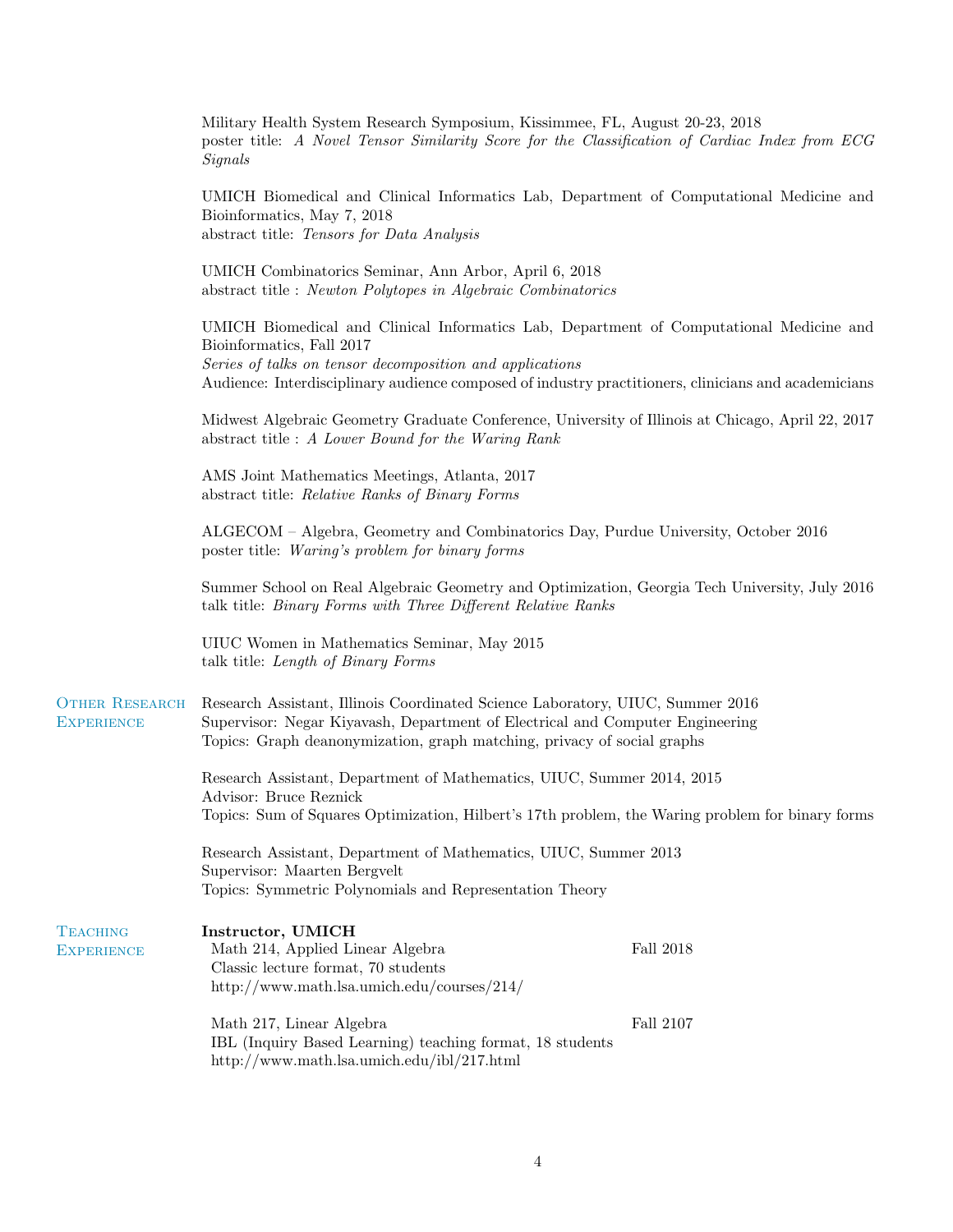## Teaching Assistant, UIUC

| - Calculus   | Fall 2013                                        |
|--------------|--------------------------------------------------|
| - Calculus I | Fall 2014, Fall 2015                             |
|              | Calculus for Business I Spring 2014, Spring 2015 |

• Led group discussion sections for 30–35 undergraduate students in an active learning setting

• Created and graded course assessments to ensure students understood the course material and stayed on track

- Integrated multimedia approaches and used instructional technology
- Recognized on the List of Teachers Ranked as Excellent by students

## Merit Program for Emerging Scholars, UIUC

Merit Workshop for Partial Differential Equations, Spring 2016

• Taught Introduction to Partial Differential Equations for 10 undergraduate students with high academic potential who are members of groups, such as ethnic minorities and women, who tend to be underrepresented in STEM

- Wrote challenging problems to encourage critical thinking
- Designed in-class activities to promote class discussion and active participation
- Recognized on the List of Teachers Ranked as Excellent by students with ICES score 5.0 out of 5.0

### Instructor, UIUC

Calculus, Summer 2015

- Delivered lectures in an active learning format for 30 undergraduate students
- Designed the syllabus and all of the course material; lectures, worksheets, quizzes, exams
- Created online homeworks
- Provided immediate objective feedback
- Recognized on the List of Teachers Ranked as Excellent by students

# Broad Summer Research Program, Broad Institute, Summer 2021

Mentored an undergraduate student majoring in Computational Biology (Brown University) with interest in machine learning applications in cancer genomics.

Topic: Computational methods for spatial transcriptomics and integrative analysis of the tumor microenvironment of Classical Hodgkin Lymphoma

## Undergraduate Mentoring, Broad Institute, Fall 2020

Mentored a senior undergraduate student majoring in Mathematics with interest in data science and biology (Carleton College, MN).

Topic: Computational methods for the analysis and visualization of spatially resolved RNA-seq data

## UROP Research Mentor, UMICH, Fall 2018

The Undergraduate Research Opportunity Program (UROP) offers research experience for undergraduates by connecting students with University of Michigan faculty and postdocs. Project title: Tensors for Data Analysis

#### Teaching Assistant Mentor, Department of Mathematics, UIUC, Fall 2016

- Guided several graduate teaching assistants
- Observed their teaching in class
- Discussed feedback forms
- Helped my mentees improve their teaching skills

# Advising, **MENTORING** EXPERIENCE & **CERTIFICATES**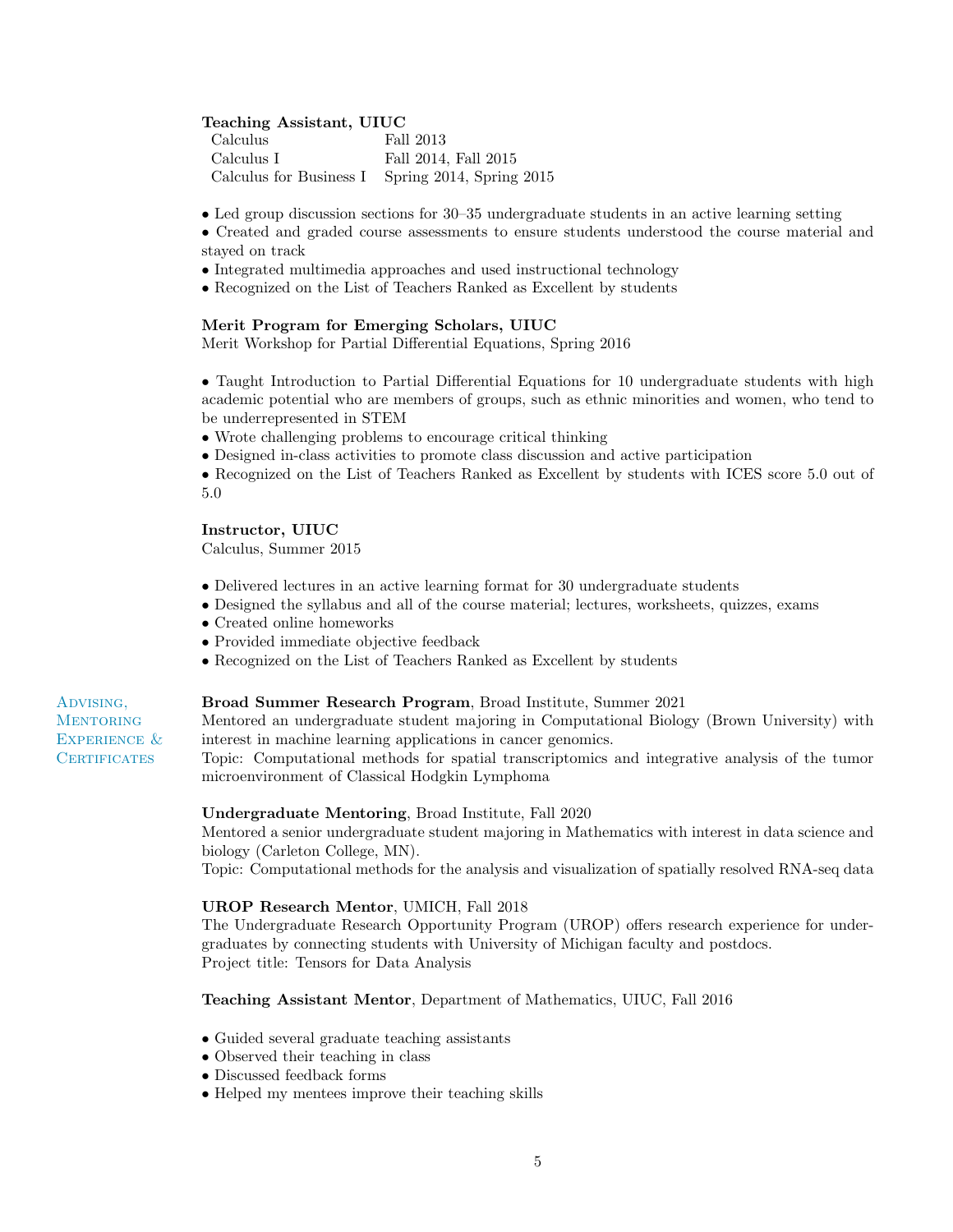# Project Manager in Illinois Geometry Lab, UIUC, Fall 2014

• Managed a team of 4 undergraduate students (majoring in mathematics and engineering) on the computational project "Elliptesque and hyperbolesque curves"

• Supervised progress on the project and provided both mathematical and technical support to the undergraduate student members

• Assigned responsibilities and organized regular meetings

Certificate of Recognition, Broad Institute of MIT and Harvard, Summer 2021

This certificate was given to recognize the commitment and dedication as a mentor for the 2021 Broad Summer Research Program.

## CIMER Research Mentor Training Program, Certificate of Completion, Summer 2021

I completed CIMER(Center for the Improvement of Mentored Experiences in Research) Mentoring Program focusing on mentoring undergraduate students in the areas of genomics/biology.

# SERVICES Journal Reviewer, 2020-present iScience: Cell Press Linear and Multilienar Algebra

# Book Reviews

Springer Nature, October 2019 Topic: Linear Algebra for advanced undergraduate level and graduate level

Faculty Host for American Mathematical Society Sectional Meeting, Ann Arbor, MI, October 20-21 2018

Publication Coordinator, Biomedical and Clinical Informatics Lab, UMICH, 2018

Graduate admission committee member, Department of Mathematics, UMICH, Fall 2017

# Co-Organizer of the Teaching Assistant Training Program, UIUC, Fall 2016

• Assisted in organizing Math TA training for both incoming and current teaching assistants

• Organized two workshops for Math TA orientation: "Practice teaching for new TAs" and "Maximizing learning opportunities in a multi-cultural classroom"

## Teaching Evaluator for Teaching Assistant Orientation, UIUC, Fall 2016

- Observed teaching demonstrations of incoming graduate students
- Made recommendations on teaching and grading assignments for the semester

#### Volunteer at the "4th Midwest Women in Mathematics Symposium", UIUC, 2016